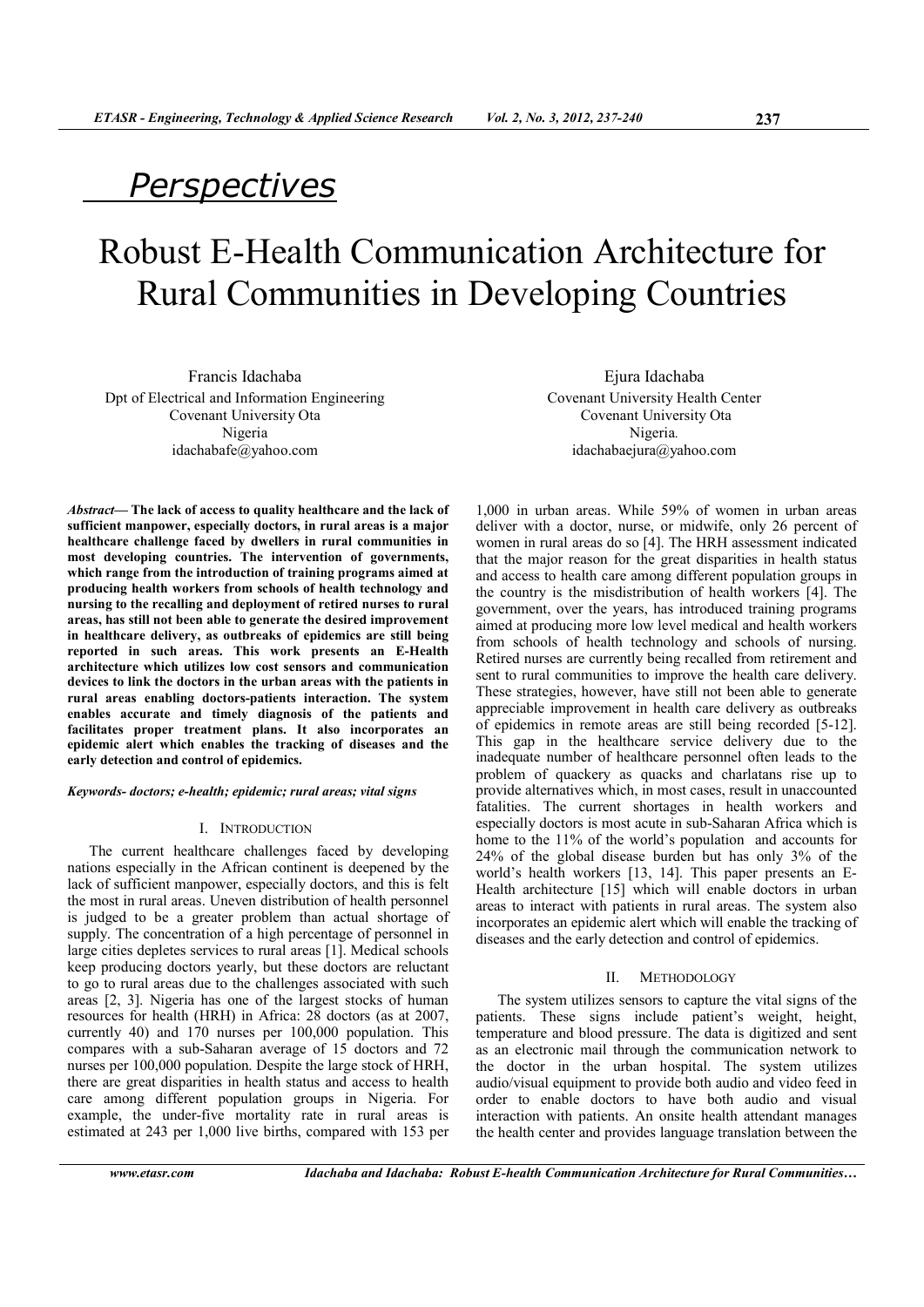doctor and the patient and also performs physical examination under the guidance of the doctor. The doctor's prescription is sent to the remote health center and printed out for the patient for onward transmission to the pharmacy. This architecture provides to rural dwellers an access to high-quality medical expertise available in the cities, without demanding them to physically be there, except in extreme cases.

## III. TECHNOLOGY DESCRIPTION

From the system architecture in Figure 1, each village or hamlet is provided with a health center manned by the onsite health attendant. A number of health centers transmit to one collation center. The collation center collates the transmissions from the health centers and transmits the data via satellite to the doctor in the urban area. The doctor, upon receipt of the patient's details, commences the interactions with the patient. These interactions (both audio and video) are stored on the doctor's end. Only the final prescriptions are sent back to the health center for printing and delivery to the patient.

# *A. Transmission between Collation center and Hospital in Urban Area*

Video communications has high quality of service (QoS), high bit rate and hence high bandwidth demands [16, 17]. In video transmissions, the transmission paths and the receivers have different capacities and multilayer transmission is used to solve the problem of varying bandwidth in multimedia multicast applications. A multilayered video encoder compresses a raw video sequence into one or more streams or layers with different priorities. The highest priority layer is called the base layer as it contains the most important data of the video while the other layers are called enhancement layers as they contain refinements of the base layer [18]. When a network link is congested, the lower priority packets get discarded. A number of compression algorithms are currently in use, the most popular being the MPEG2, MPEG4 and the Motion JPEG 2000(MJ2). The MJ2 utilizes JPEG2000 for the compression, in order to generate frame by frame independent code streams. The absence of inter frame dependencies as used in MPEG2 and MPEG4 reduces the processing complexities of the compression process [16]. To achieve an optimum video quality during high error rates, a robust and error rate adaptive link layer transport is required and, thus, the second generation Digital Video Broadcast (DVB-S2) [19] has been adopted as the satellite link layer transport mechanism. It offers enhanced error protection and flexible input data stream format. Using adaptive coding and modulation enables the operation within a carrier to noise ratio of  $-2.4$ dB to  $+16$ dB. During high link error, the data field length (DFL) in each physical frame is reduced to allow more FEC codes. The DVB-S2 is optimized for High Definition TV, news gathering and interactive services [20]. The DVB-S2 modem is combined with encoders and multiplexers, as shown in Figure 2, to allow the transmission of multiple streams of signals from the health centers onto one carrier frequency for transmission through the satellite to the hospital in the urban area and back to the rural area.



Fig. 2. Transmission diagram from village health centers to collation center

# *B. Point to point link between the Health Center and the Collation Center*

Point-to-point digital microwave radio (DMR) is a digital transmission technology that provides a wireless radio link operating at microwave frequencies between two points. A terminal at one end of the link communicates exclusively with a complementary terminal at the other end of the link. Each terminal is fitted to a parabolic dish antenna and communication is by line-of-sight beams between the dishes. Communication distances can be as short as a few meters (e.g. across the street between city buildings) or very long (up to 80km) in the country. To achieve line-of-sight, the antennas are typically mounted on rooftops, on hills or on towers. Links can also be daisy-chained to avoid major obstructions or to cover virtually endless communications distances. DMR links can be used to carry a wide variety of traffic [21].

#### *C. The health center*

The block diagram of the health center is shown in Figure 3. It comprises of the following:

1. Digital sensors for taking patients vital signs: These sensors include weight and height sensors, sphygmomanometers for blood pressure measurement and thermometers for temperature measurement. These sensors can be linked to the computer system either using wires or wirelessly (using Bluetooth). However the manual methods of data capture can still be used with the onsite attendant taking the readings and inputting them into the computer system for the transmission to the doctor.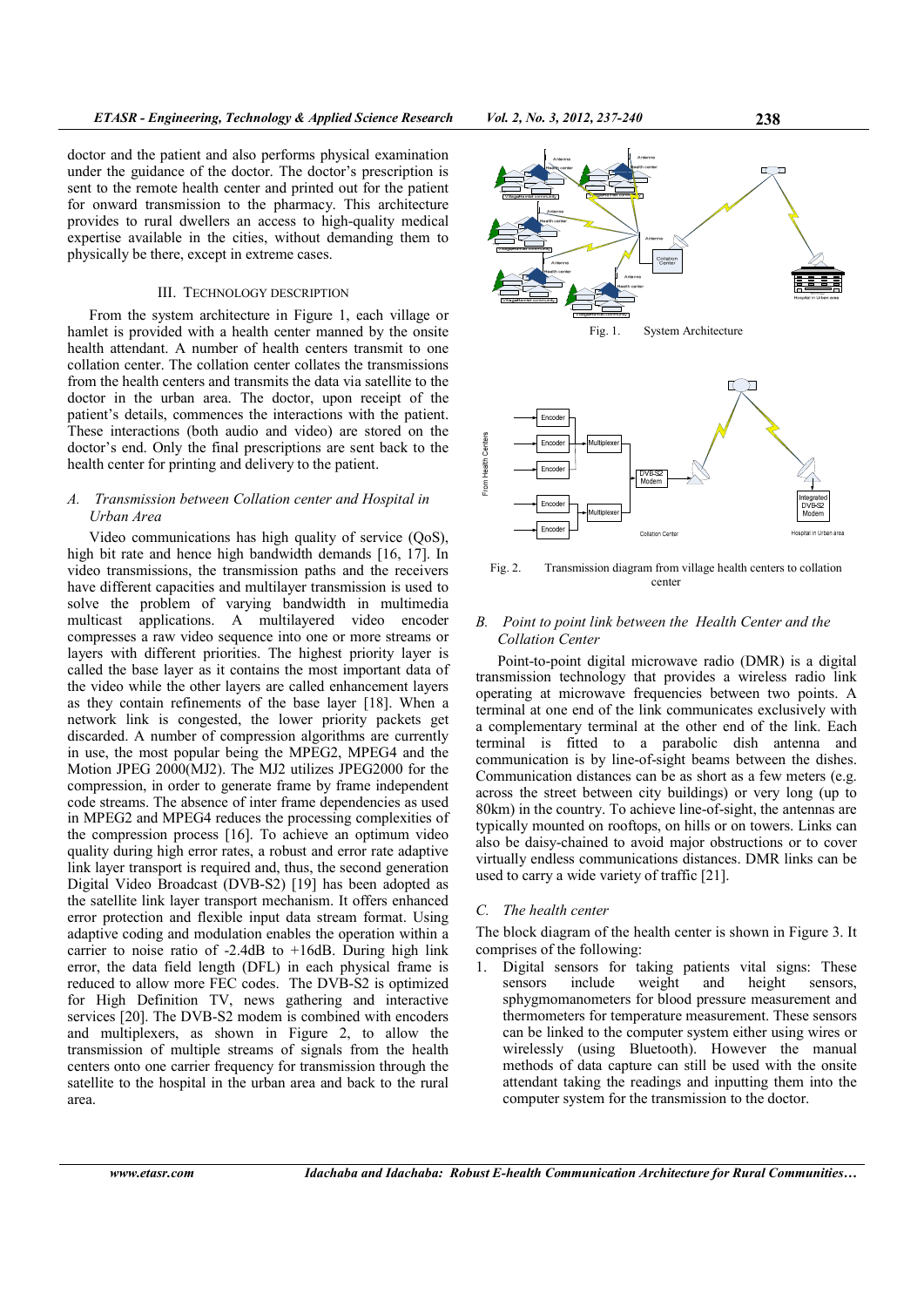- 2. Audio visual equipment: This equipment includes a camera and a microphone/ speaker system. They are used for the doctor-patient interactions.
- 3. Computer system: The computer system collates all the sensor data. The onsite attendant ensures that the patients are properly positioned for the data to be captured. It serves as the gateway by linking the health center to the doctor and managing the two way communication between the doctor and the health center.
- 4. Power supply: The power supply for the health center is based on renewable energy. Solar and wind energy coupled with back up batteries are used to provide electric energy for the health center. The choice between solar or the wind is determined by the availability of each source in the rural location. The sensors (data capture devices) are individually powered by rechargeable batteries which can be recharged in the health center.

The onsite health attendant will be required to be able to communicate in the local languages of the area and will be required to populate the patient's information sheet and forward the same to the doctor before the video sessions commence. The digital video signal is compressed using an MPEG software encoder, and then wrapped in an IP packet for transmission [22] as shown in Figure 4.



Fig. 3. Block diagram of the health center



Fig. 4. Video compression and packaging for transmission.

The video sessions can be implemented using any video stream management software, an example being the Cisco stream manager video surveillance solutions [23]. The video surveillance provides real-time monitoring and observation of the patient by the doctor in the urban center hospital and it also enables the doctor to guide the onsite health attendant to perform any physical examination required. It also provides a recording of the sessions in the event that there is a need for

second opinions in serious cases. The recording and documentations, however, are subject to the doctor-patient confidentiality and can only be transferred with the patient's consent.

The microwave link can be implemented by a wide variety of available equipment. The generic equipment lists include an indoor unit, an outdoor unit, two antennas, surge protectors, grounding kits and cables. Typical power consumptions of the equipment in the health center are listed in Table 1.

TABLE I. TYPICAL HEALTH CENTER EQUIPMENT AND POWER CONSUMPTION.

| Equipment                                          | Use                | <b>Typical Power</b><br>consumption values |
|----------------------------------------------------|--------------------|--------------------------------------------|
| Thermometer                                        | Vital signs        | Nil                                        |
| Sphygmomanometer                                   |                    |                                            |
| Weigh scale                                        |                    |                                            |
| Meter rule                                         |                    |                                            |
| Desktop computer system                            | Communication      | 50W                                        |
| Microwave Transmission                             |                    | 100W                                       |
| system                                             |                    |                                            |
| Antennas                                           | Communication      | Nil                                        |
| Web camera                                         |                    | Nil                                        |
| Ethernet switch                                    |                    | 20W                                        |
| Surge protectors                                   | Protective devices | Nil                                        |
| Solar panels, Inverter and<br>deep cycle batteries | Power supply       |                                            |

As shown in Table 1, the power consumption is below 200W and solar power supplies capable of generating in excess of 500W are readily available. The OPEX of the system is very low due to the use of renewable energy. Such equipment is readily available in the market and can be set up by anyone with basic IT training in Networking, VSAT installation, expertises also readily available. The doctors and onsite health attendants given basic computer appreciation courses can comfortably and efficiently utilize the system

# IV. RESULTS

The main results generated by this system includes the diagnosis and prescription from the doctors in the urban areas for patients in the rural areas which results in better treatment plans for these patients. The system will greatly reduce complications arising from misdiagnosis or wrong diagnosis of a number of health conditions. The epidemic alert system which monitors the different diagnosis of all doctors triggers an alert message to all the predefined relevant government agencies at any time the number of treated cases of a particular disease by different doctors for specific locations exceeds a threshold value. This will help to reduce the occurrence of epidemics and its associated negative consequences. A database of the prescription, diagnosis and the transcripts of the entire process are maintained and can be used when second opinions or expert advice is required for any patient.

# V. SYSTEM BENEFITS

The benefits of this system are outlined below.